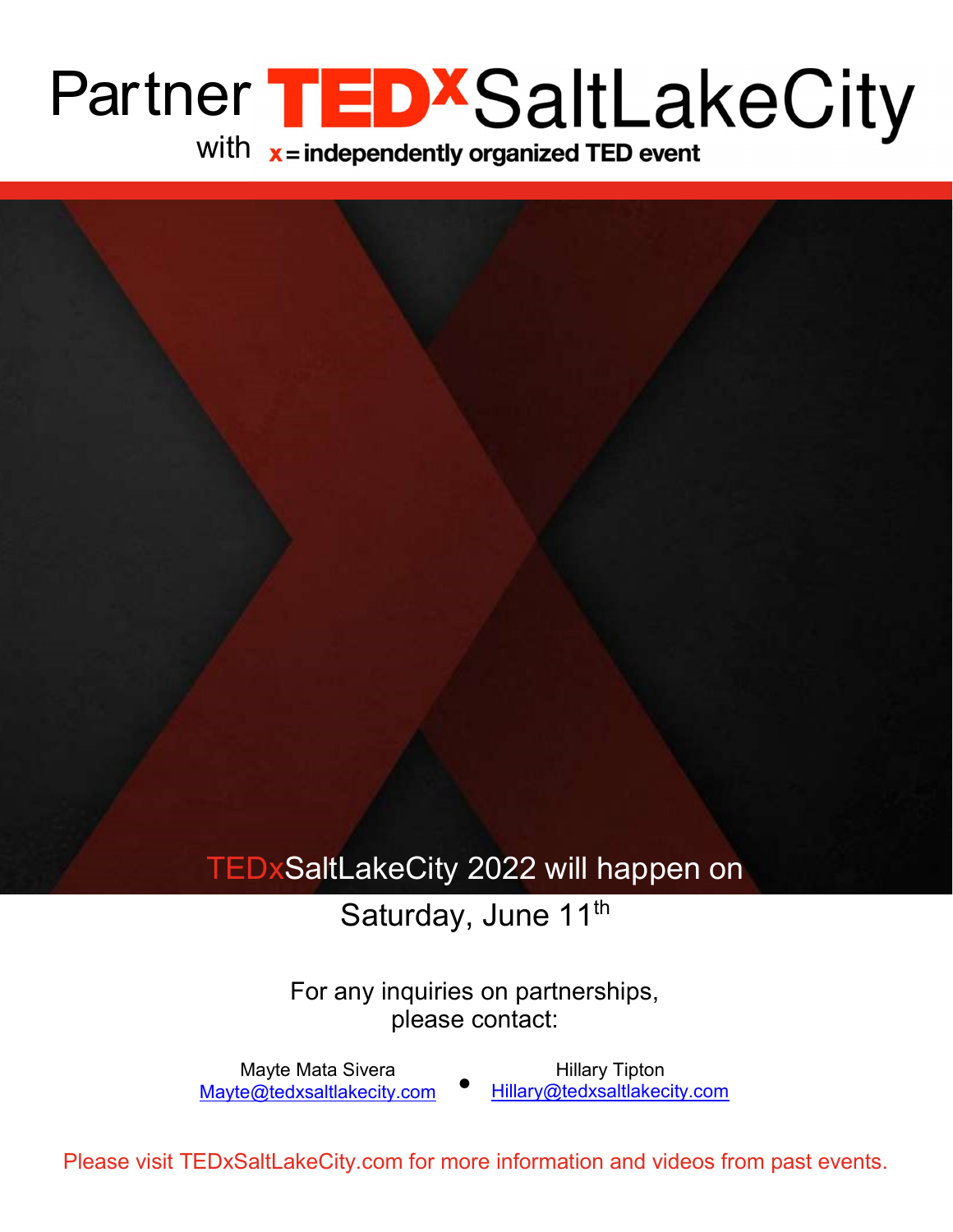## What is

l



A TEDx event is a local gathering where TED-like talks and videos previously recorded at TED conferences are shared with the community. TEDx events are fully planned and coordinated independently, on a community-by-community basis. The content and design of each TEDx event is unique and developed independently, but all of them have features in common.



TEDxSaltLakeCity is organized by volunteers from the local community, and just like TED events, it lacks any commercial, religious, or political agenda. Its goal is to spark conversation, connection, and community.



# Why partner?

TEDxSaltLakeCity speakers tackle our community's toughest questions, attempting to answer them with innovation, enterprise, and enduring optimism. With thoughtfully curated content, our TEDx event inspires people to change their lives, futures and, ultimately, the world.

We're looking for a select group of organizations to help us grow the impact of TEDxSaltLakeCity. Because your support is vital to the event, we value every dollar and we do our absolute best to magnify your contributions.

We are proud to have leveraged every dollar in partnership the past five years to \$12.60 in value, with \$2.60 in in-kind partnership and \$10 in skills-based volunteer contributions. We appreciate your contributions and take our responsibility seriously to make sure dollars are spent on a better future for Salt Lake City.

Partners are critical to our future, and will experience tremendous value from the alignment with our brand, the community impact, and the broad exposure that comes through our events and community of leaders.